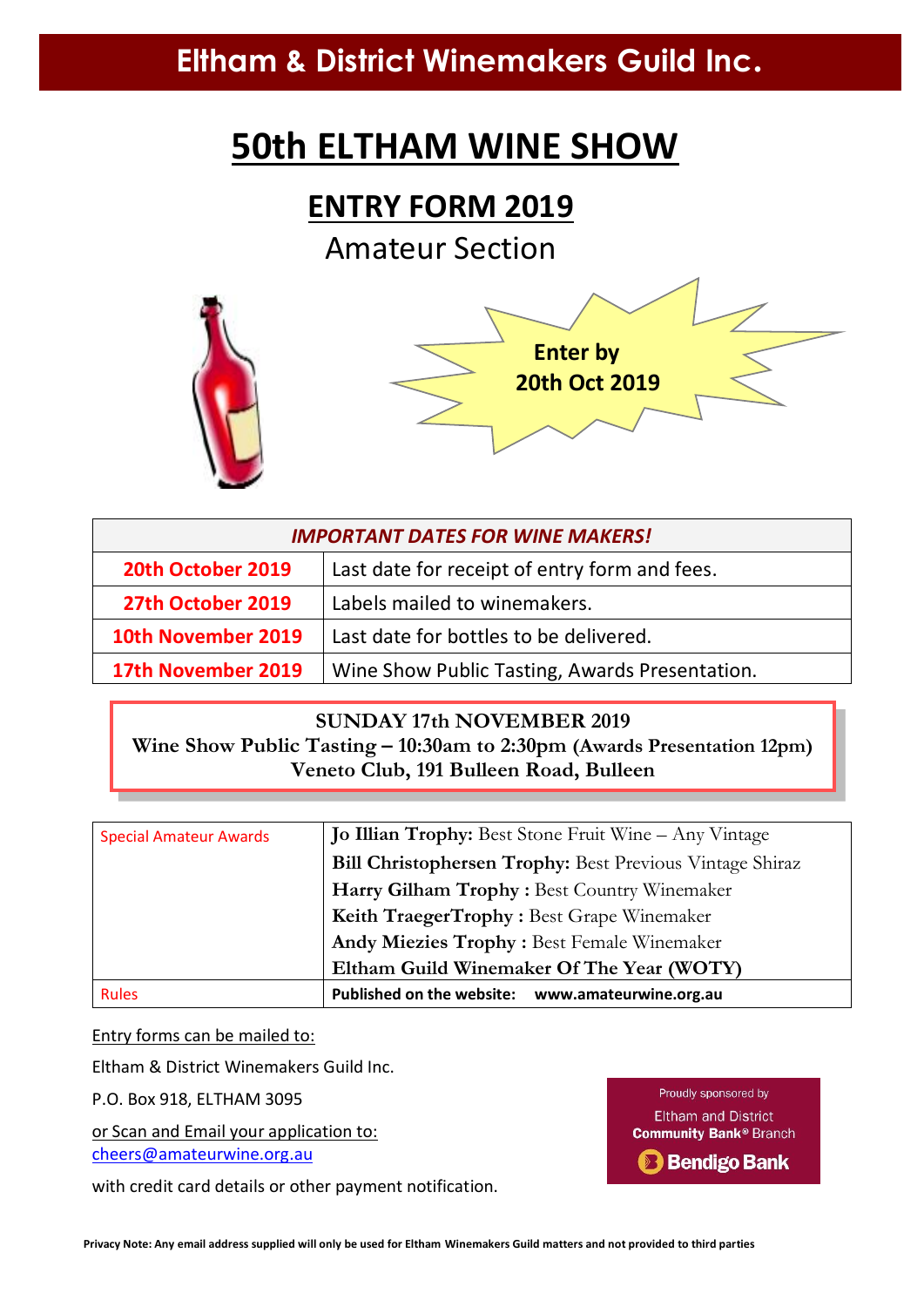### **AMATEUR EXHIBITOR ENTRY FORM 2019**

| Surname:             |                                                                                                                                |                      |  | <b>First Name:</b>         |                                                                      |             |                             |
|----------------------|--------------------------------------------------------------------------------------------------------------------------------|----------------------|--|----------------------------|----------------------------------------------------------------------|-------------|-----------------------------|
| <b>Address:</b>      |                                                                                                                                |                      |  |                            |                                                                      |             |                             |
|                      |                                                                                                                                |                      |  | <b>Post Code:</b>          |                                                                      |             |                             |
| Telephone:           |                                                                                                                                |                      |  | <b>Mobile:</b>             |                                                                      |             |                             |
| Email:               |                                                                                                                                |                      |  |                            |                                                                      |             |                             |
|                      | Wine Guild Member ? (please tick)                                                                                              | Eltham               |  | <b>Frankston</b>           |                                                                      | Wodonga     |                             |
|                      | Other Guild?(please name)                                                                                                      |                      |  |                            | I do not belong to a wine Guild                                      |             |                             |
|                      | Name to appear on award certificates                                                                                           | :                    |  |                            |                                                                      |             |                             |
| <b>Class</b><br>Code | <b>Description</b><br>Components)                                                                                              | (Predominant         |  | <b>Specific</b><br>Gravity | Year of<br><b>Vintage</b>                                            | <b>Fees</b> | <b>Office</b><br><b>Use</b> |
|                      |                                                                                                                                |                      |  |                            |                                                                      | \$12        | \$12                        |
|                      |                                                                                                                                |                      |  |                            |                                                                      | \$5         | \$17                        |
|                      |                                                                                                                                |                      |  |                            |                                                                      | \$5         | \$22                        |
|                      |                                                                                                                                |                      |  |                            |                                                                      | \$5         | \$27                        |
|                      |                                                                                                                                |                      |  |                            |                                                                      | \$5         | \$32                        |
|                      |                                                                                                                                |                      |  |                            |                                                                      | \$3         | \$35                        |
|                      |                                                                                                                                |                      |  |                            |                                                                      | \$3         | \$38                        |
|                      |                                                                                                                                |                      |  |                            |                                                                      | \$3         | \$41                        |
|                      |                                                                                                                                |                      |  |                            |                                                                      | \$3         | \$44                        |
|                      | 1 door entry free with every entry form                                                                                        |                      |  | <b>SUBTOTAL</b>            |                                                                      |             |                             |
|                      | Additional Entry Tickets @ \$12 each includes free tasting glass<br>Note: cost of Wine Show entry is \$17 if not pre purchased |                      |  |                            |                                                                      | \$          |                             |
|                      |                                                                                                                                |                      |  | Results Books @ \$10 each  |                                                                      | \$          |                             |
|                      | Tasting glass - free with every admission                                                                                      |                      |  |                            | <b>TOTAL</b>                                                         | \$          |                             |
|                      | One free entry ticket will be provided with each wine show entry received.                                                     |                      |  |                            |                                                                      |             |                             |
|                      | Entry forms must be lodged by<br>or emailed to cheers@amateurwine.org.au with payment.                                         | 20th October 2019 to |  |                            | Eltham & District Winemakers Guild Inc.<br>P.O. Box 918, ELTHAM 3095 |             |                             |

**EFT preferred**. (Note card processing charges - MC and Visa 1.5 %, sorry no Amex or Diners)

Enclosed a **cheque** (payable: Eltham & District Winemakers Guild) for the amount of \$………….... *OR*

**Debit** my [ ]Visa [ ] MC

Card number: …......…../......……..../....…....…../…..…. Card expiry date ………/……… CCV ………..

Name on the Card: ………………………………..……… Signed: ……………………..…………… Date:……………. *OR*

I have paid by Electronic Funds Transfer using the reference: …………………………………..……………..

**EFT Payments**: Eltham & District Winemakers Guild Inc. BSB 633000 Account No 150164119 (Bendigo Bank) Email [cheers@amateurwine.org.](mailto:cheers@amateurwine.org)au if you have not received your labels by 31st October 2019

**\*\* Note: Any email address supplied will only be used for Eltham Guild matters and not provided to third parties.**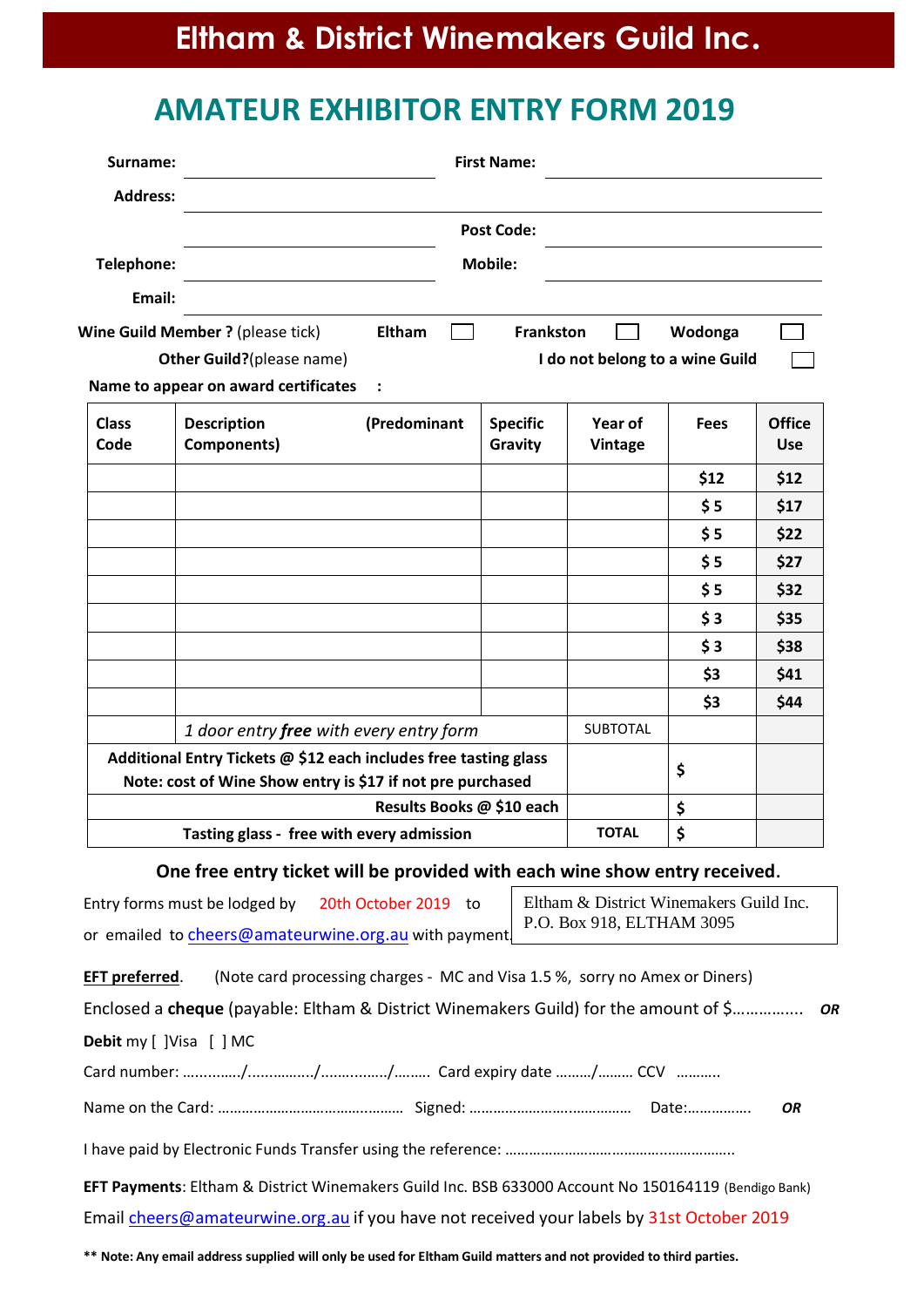### **GRAPE WINE CLASSES**

#### **GRAPE WINES: RED**

| <b>RSC</b> | <b>Shiraz</b>              | Current (2019) vintage |
|------------|----------------------------|------------------------|
| <b>RSP</b> | <b>Shiraz</b>              | Previous vintages      |
| <b>RCC</b> | Cab Sauvignon or Cab Franc | Current (2019) vintage |
| <b>RCP</b> | Cab Sauvignon or Cab Franc | Previous vintages      |
| <b>RMC</b> | Merlot                     | Current (2019) vintage |
| <b>RMP</b> | Merlot                     | Previous vintages      |
| <b>RPC</b> | <b>Pinot Noir</b>          | Current (2019) vintage |
| <b>RPP</b> | <b>Pinot Noir</b>          | Previous vintages      |
| <b>RBC</b> | <b>Other Blended Reds</b>  | Current (2019) vintage |
| <b>RBP</b> | <b>Other Blended Reds</b>  | Previous vintages      |
| <b>RRA</b> | <b>Any Rose</b>            | Any vintage            |
| <b>RLC</b> | Less Common varieties      | Current (2019) vintage |
| <b>RLP</b> | Less Common varieties      | Previous vintages      |

#### **GRAPE WINES: WHITE**

| <b>WAC</b> | Riesling, Traminer, Pinot Gris | Current (2019) vintage |
|------------|--------------------------------|------------------------|
| <b>WAP</b> | Riesling, Traminer, Pinot Gris | Previous vintages      |
| <b>WCC</b> | Chardonnay                     | Current (2019) vintage |
| <b>WCP</b> | Chardonnay                     | Previous vintages      |
| <b>WBA</b> | <b>Other Blended Whites</b>    | Any vintage            |
| <b>WLA</b> | Less Common White varieties    | Any vintage            |

#### **GRAPE WINES: RED & WHITE**

| GWA        | Sweet White/Red Any Variety Any vintage |             |
|------------|-----------------------------------------|-------------|
| <b>GSP</b> | Sparkling grape, red or white           | Any vintage |
| <b>GFA</b> | Fortified grape red or white            | Any vintage |